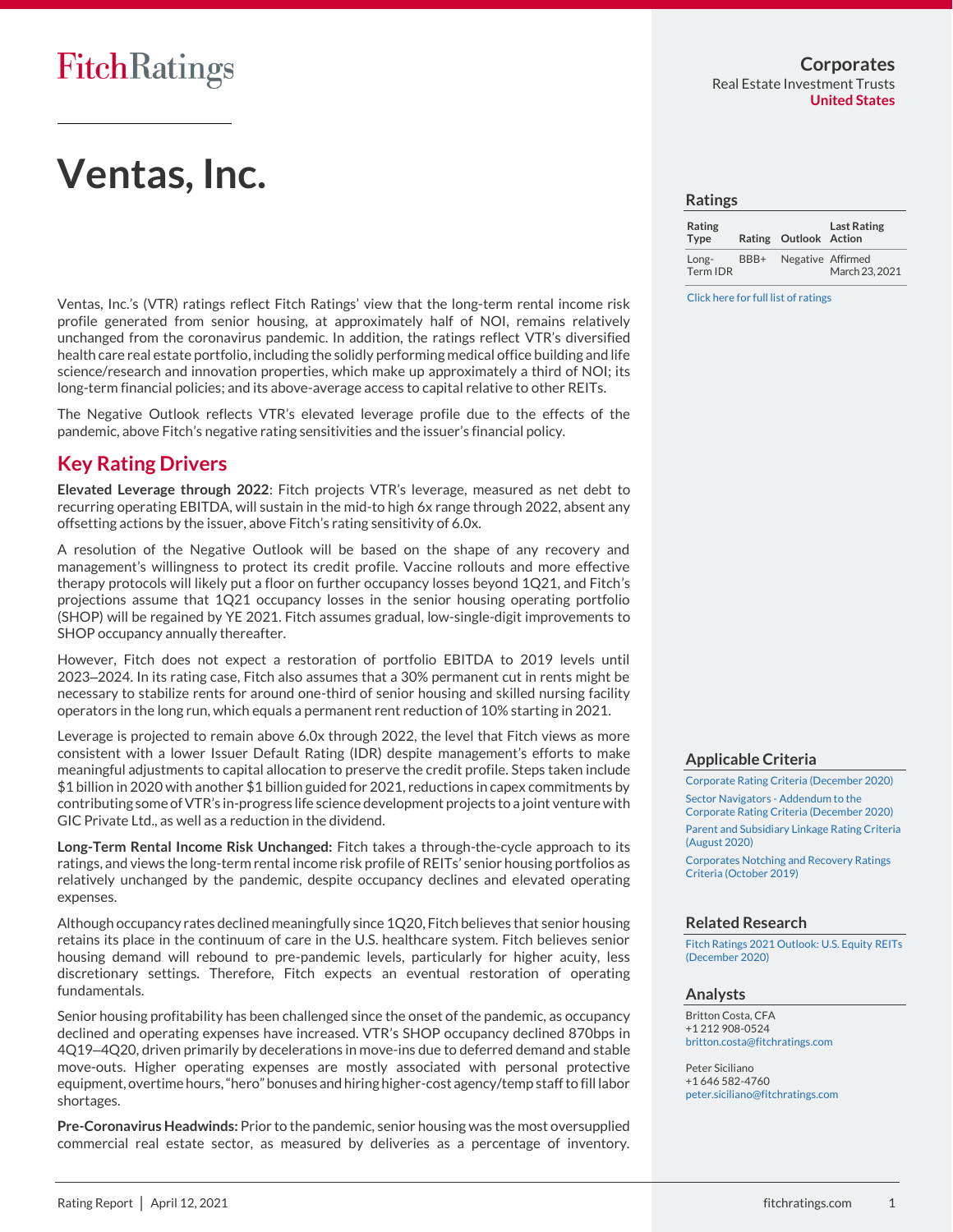

Deliveries outpaced the rate at which aging demographics had demanded it and, companies incentivized price competition to fill new developments. A recovery in senior housing occupancy might benefit from an aging demographic and likelihood of slower growth in industry supply. According to National Investment Center data, senior housing inventory grew in primary markets by 2.9% yoy in 4Q20, while 4Q20 senior housing construction starts fell around 57% yoy.

**Rent Reductions Likely**: There is significant uncertainty in the speed of a recovery in senior housing tenant profitability. Senior housing operators have been provided with additional liquidity under government programs, including forgivable loans under the Paycheck Protection Program and CARES Act grants, which exclude purely independent living facilities. However, Fitch does not assume any incremental government relief beyond what has been committed to date.

This heightens the risk that some operators might require significant rent relief before occupancy and, consequently, underlying cash flows recover to pre-coronavirus levels. Since leases tend to be the largest form of financing and one of the largest expenses for operators, REITs are an obvious partner to provide relief if government funding runs out before underlying cash flows rebound to pre-coronavirus levels.

**Tenets of 'BBB+' IDR**: VTR's 'BBB+' IDR is based on the expectation that its diversified portfolio of healthcare assets would deliver durable EBITDA and FCF, enabling the issuer to maintain its financial policy of leverage at 5.0x–6.0x through-the-cycle. The 'BBB+' ratings also assume VTR has comparable access to capital with similarly rated peers and above average relative to the broader REIT universe. Constraining VTR's IDR is a large senior housing operating portfolio that Fitch expects will exhibit more volatility than a triple-net leased portfolio.

## **Financial Summary**

| $$$ Mil., as of Dec. 31)                           | 2019  | 2020  | 2021F | 2022F | 2023F |
|----------------------------------------------------|-------|-------|-------|-------|-------|
| Gross Revenue                                      | 3.873 | 3.778 | 3.430 | 3.523 | 3.664 |
| Operating EBITDA (After Associates and Minorities) | 1.922 | 1.721 | 1.516 | 1.630 | 1.737 |
| REIT Leverage (x)                                  | 6.3   | 6.7   | 6.9   | 6.2   | 5.7   |
| REIT Fixed-Charge Coverage (x)                     | 4.1   | 3.6   | 3.5   | 4.1   | 4.4   |
| F - Forecast.                                      |       |       |       |       |       |

Source: Fitch Ratings, Fitch Solutions.

## **Rating Derivation Relative to Peers**

VTR's ratings reflect the issuer's diversified and high-quality portfolio of healthcare real estate and its conservative financial policies. The ratings also reflect VTR's above-average access to capital relative to both healthcare REITs and the broader REIT universe. VTR and Healthpeak Properties, Inc. (BBB+/Stable) are the highest rated healthcare REITs due to the generally comparable aforementioned factors.

Healthcare Realty Trust Incorporated also is rated 'BBB+'/Stable, with comparable portfolio quality, lower leverage and stronger contingent liquidity than the bigger REITs offsetting weaker relative access to capital. Fitch rates Physicians Realty Trust 'BBB'/Stable, given Fitch's expectation for relatively higher renewal risk at lease expiration for the issuer's single-tenant and off-campus medical office building portfolio, as well as leverage expectations in the 5.0x– 6.0x range.

The three largest healthcare REITs are rated higher than smaller or more narrowly focused healthcare REITs such as Sabra Health Care REIT, Inc.(BBB–/Stable), National Health Investors, Inc. (BBB–/Stable), Omega Healthcare Investors, Inc. (BBB–/Stable) and CareTrust REIT, Inc. (BB+/Stable) due to their relative access to capital and larger exposure to skilled nursing facilities.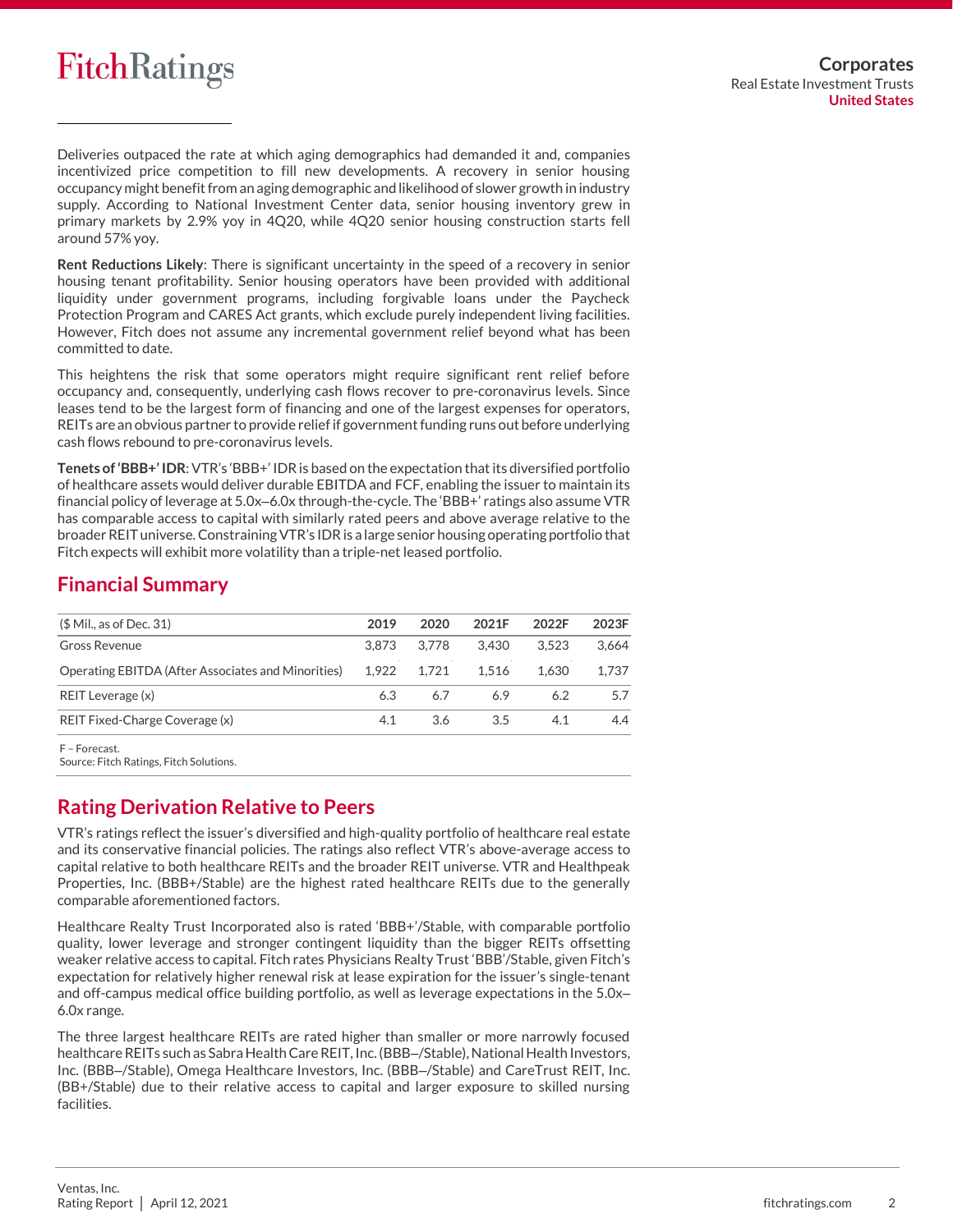Fitch links and synchronizes the IDRs of a parent REIT and subsidiary operating partnership due to the entities operating as a single enterprise with strong legal and operational ties. No Country Ceiling or operating environment aspects have an impact on the rating.

## **Rating Sensitivities**

**Factors that Could, Individually or Collectively, Lead to Positive Rating Action/Upgrade**

- Fitch's expectation of leverage, measured as net debt/recurring operating EBITDA after net distributions to noncontrolling interests, sustaining below 5.0x;
- Demonstrated market-leading capital markets access across the broader REIT universe and comparable to 'A' category corporates;
- Fitch's expectation of REIT fixed-charge coverage, measured as recurring operating EBITDA after net distributions to noncontrolling interests adjusted for straight line rents and maintenance capex relative to interest and preferred dividends, sustaining above 4.0x;
- Fitch's expectation of unencumbered asset coverage of unsecured debt (UA/UD), at a stressed 8.5% capitalization rate, sustaining above 4.0x.

## **Factors That Could, Individually or Collectively, Lead to Negative Rating Action/Downgrade:**

- Should the effects of the coronavirus be so severe or the recovery so muted such that Fitch no longer expects a timely restoration in credit metrics;
- Increased cash flow volatility through the cycle due to REIT Investment Diversification and Empowerment Act exposure and a change in same-store NOI may be a proxy for comparable cash flow from operations;
- Fitch's expectation of leverage sustaining above 6.0x;
- Fitch's expectation of REIT fixed-charge coverage sustaining below 3.0x;
- Fitch's expectation of UA/UD sustaining below 2.0x.

## **Liquidity and Debt Structure**

**Liquidity Coverage Appropriate**: Fitch views VTR's sources of liquidity (unrestricted cash, availability under its \$2.75 billion revolving credit facility and retained FCF after projected acquisitions and divestitures) to be sufficient to cover debt maturities through YE 2022. VTR maintains \$2.7 billion of capacity on its unsecured revolver and has a well-laddered debt maturity schedule with no year of maturities at 10% or more of total debt until 2023.

## **ESG Considerations**

VTRhas an ESG Relevance Score of '4'for Exposure to Social Impacts as an owner, operator and provider of real estate to U.S. healthcare operators affected by social and political pressures to play its part in containing healthcare costs, which has a negative impact on the credit profile, and is relevant to the ratings in conjunction with other factors.

Unless otherwise disclosed in this section, the highest level of ESG credit relevance is a score of '3'. This means ESG issues are credit-neutral or have only a minimal credit impact on the entity, either due to their nature or the way in which they are being managed by the entity. For more information on Fitch's ESG Relevance Scores, visit [www.fitchratings.com/esg.](http://www.fitchratings.com/esg)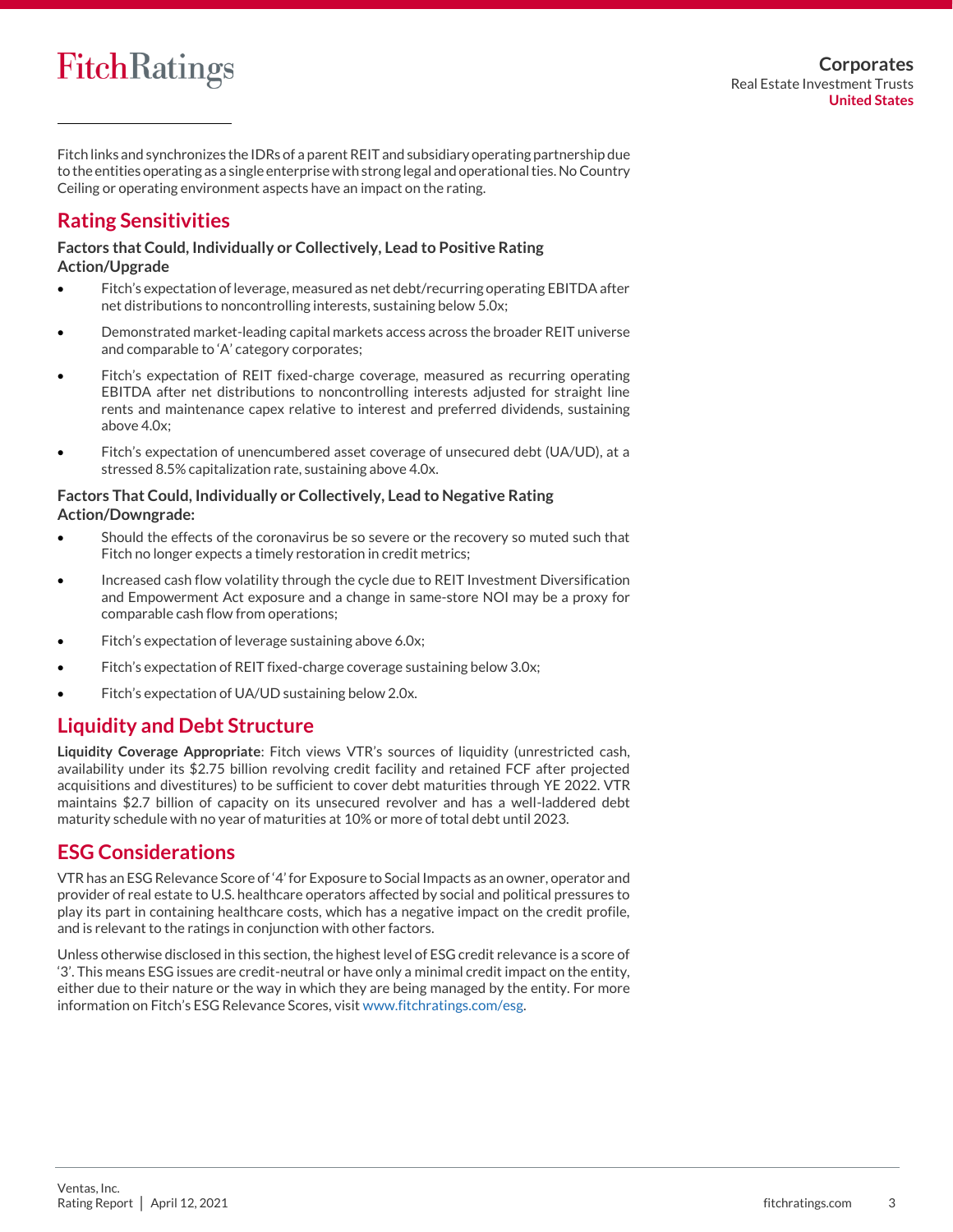## **Liquidity and Debt Maturity Scenario with No Refinancing**

| $(S$ Mil.)                                           | 2021F | 2022F    | 2023F    |
|------------------------------------------------------|-------|----------|----------|
| <b>Available Liquidity</b>                           |       |          |          |
| Beginning Cash Balance                               | 434   | 957      | 188      |
| Rating Case FCF After Acquisitions and Divestitures  | 1,080 | 380      | 259      |
| Total Available Liquidity (A)                        | 1,513 | 1,337    | 447      |
| <b>Liquidity Uses</b>                                |       |          |          |
| <b>Debt Maturities</b>                               | (557) | (1, 149) | (1,634)  |
| <b>Total Liquidity Uses (B)</b>                      | (557) | (1, 149) | (1,634)  |
| <b>Liquidity Calculation</b>                         |       |          |          |
| Ending Cash Balance (A+B)                            | 957   | 188      | (1, 187) |
| Revolver Availability                                | 2,932 | 2,686    | 2,686    |
| <b>Ending Liquidity</b>                              | 3,888 | 2,874    | 1,498    |
| Liquidity Score (x)                                  | 8.0   | 3.5      | 1.9      |
| Source: Fitch Ratings, Fitch Solutions, Ventas, Inc. |       |          |          |

## **Scheduled Debt Maturities**

| $($$ Mil.)   | 12/31/20 |
|--------------|----------|
| 2021         | 557      |
| 2022         | 1,149    |
| 2023         | 1,634    |
| 2024         | 1,629    |
| 2025         | 1,635    |
| Thereafter   | 5,379    |
| <b>Total</b> | 11,983   |

Note: FCF assumes continued dividend payments. Reductions in the dividend rate or conversion to a stock dividend would improve liquidity sources by approximately \$700 million per year. Source: Fitch Ratings, Fitch Solutions, Ventas, Inc.

## **Key Assumptions**

### **Fitch's Key Assumptions Within Our Rating Case for the Issuer**

- Operating EBITDA declines to \$1.5 billion in 2021 as senior housing occupancy continues to decline through 1Q21, and slowly recovers throughout the remainder of the year; Fitch also included a coronavirus reserve within operating EBITDA that reduces senior housing triple-net leases by 10% in 2021 to account for potential rent reductions;
- Net investment volume (acquisitions and development capex net of dispositions) of negative \$750 million in 2021 and close to neutral in 2022;
- Net debt repayment of around \$1.3 billion in 2021;
- No equity issuances through 2022.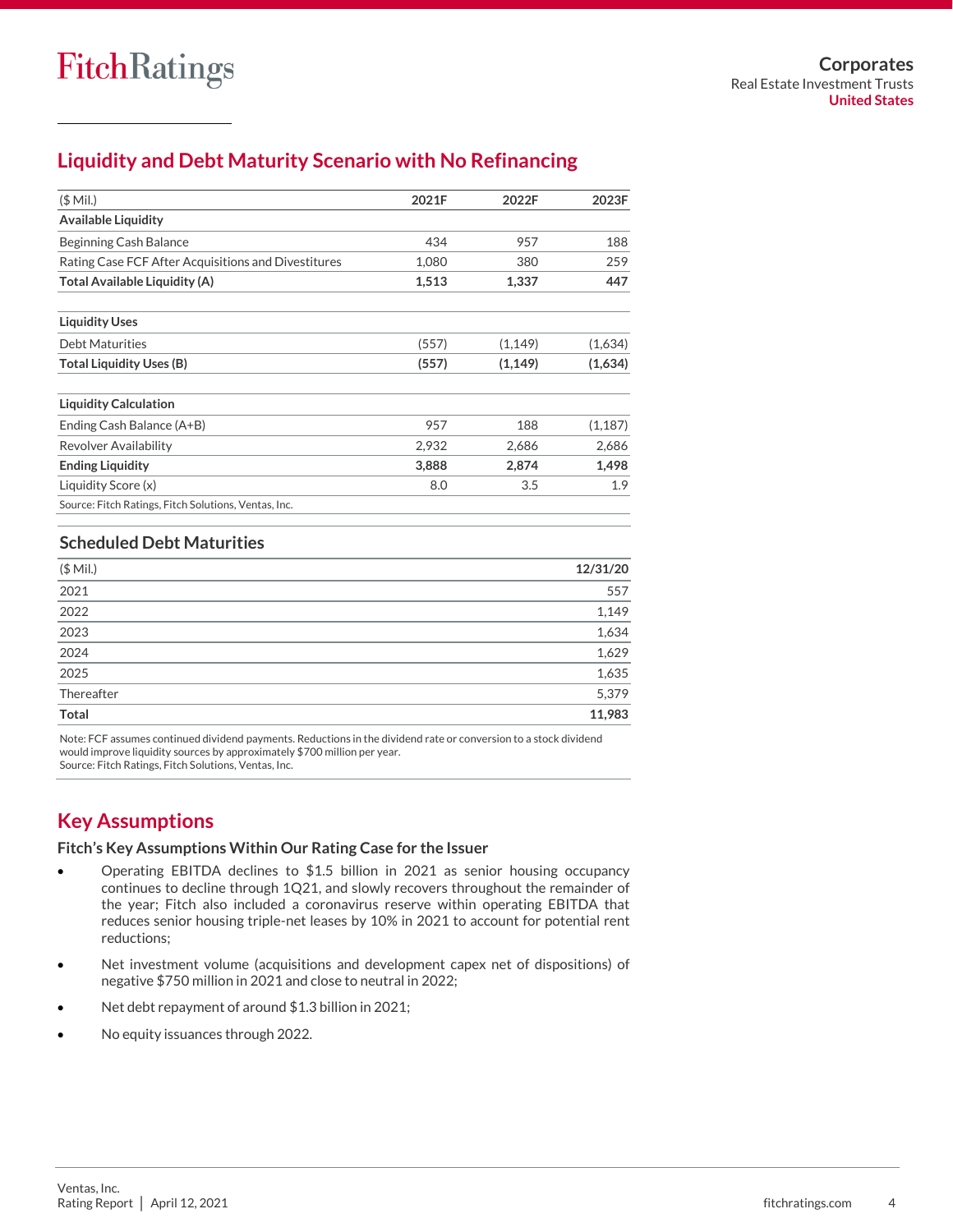## **Financial Data**

|                                                                            | <b>Historical</b> |             |              | Forecast     |              |
|----------------------------------------------------------------------------|-------------------|-------------|--------------|--------------|--------------|
| (\$ Mil., as of Dec. 31)                                                   | 2019              | 2020        | 2021         | 2022         | 2023         |
| <b>Summary Income Statement</b>                                            |                   |             |              |              |              |
| <b>Gross Revenue</b>                                                       | 3,873             | 3,778       | 3,430        | 3,523        | 3,664        |
| Revenue Growth (%)                                                         | 3.9               | (2.5)       | (9.2)        | 2.7          | 4.0          |
| Operating EBITDA (Before Income from Associates)                           | 1,930             | 1,729       | 1,505        | 1,614        | 1,715        |
| Operating EBITDA Margin (%)                                                | 49.8              | 45.8        | 43.9         | 45.8         | 46.8         |
| <b>Operating EBITDAR</b>                                                   | 1,963             | 1,761       | 1,535        | 1,644        | 1,746        |
| Operating EBITDAR Margin (%)                                               | 50.7              | 46.6        | 44.7         | 46.7         | 47.7         |
| <b>Operating EBIT</b>                                                      | 885               | 619         | 479          | 633          | 778          |
| Operating EBIT Margin (%)                                                  | 22.8              | 16.4        | 14.0         | 18.0         | 21.2         |
| <b>Gross Interest Expense</b>                                              | (461)             | (479)       | (380)        | (354)        | (355)        |
| Pretax Income (Including Associate Income/Loss)                            | 383               | 345         | 143          | 289          | 432          |
| <b>Summary Balance Sheet</b>                                               |                   |             |              |              |              |
| Readily Available Cash and Equivalents                                     | 125               | 434         | 247          | 132          | 256          |
| <b>Total Debt with Equity Credit</b>                                       | 12,246            | 11,983      | 10,716       | 10,221       | 10,087       |
| Total Adjusted Debt with Equity Credit                                     | 12,507            | 12,240      | 10.950       | 10,461       | 10,336       |
| Net Debt                                                                   | 12,121            | 11,549      | 10,470       | 10,089       | 9,831        |
| <b>Summary Cash Flow Statement</b>                                         |                   |             |              |              |              |
| <b>Operating EBITDA</b>                                                    | 1,930             | 1,729       | 1,505        | 1,614        | 1,715        |
| <b>Cash Interest Paid</b>                                                  | (420)             | (430)       | (380)        | (354)        | (355)        |
| Cash Tax                                                                   | $\mathbf 0$       | $\mathbf 0$ | $\circ$      | 0            | 0            |
| Dividends Received Less Dividends Paid to Minorities<br>(Inflow/(Out)flow) | (8)               | (8)         | 11           | 16           | 22           |
| Other Items Before FFO                                                     | (101)             | (44)        | (30)         | (31)         | (32)         |
| <b>Funds Flow from Operations</b>                                          | 1,401             | 1,247       | 1,106        | 1,245        | 1,350        |
| FFO Margin (%)                                                             | 36.2              | 33.0        | 32.2         | 35.4         | 36.8         |
| Change in Working Capital                                                  | 27                | 190         | $\Omega$     | 0            | $\Omega$     |
| Cash Flow from Operations (Fitch Defined)                                  | 1,428             | 1,437       | 1,106        | 1,245        | 1,350        |
| Total Non-Operating/Nonrecurring Cash Flow                                 | $\Omega$          | $\Omega$    |              |              |              |
| Capex                                                                      | (801)             | (607)       |              |              |              |
| Capital Intensity (Capex/Revenue) (%)                                      | 20.7              | 16.1        |              |              |              |
| <b>Common Dividends</b>                                                    | (1, 167)          | (936)       |              |              |              |
| FCF                                                                        | (540)             | (106)       |              |              |              |
| Net Acquisitions and Divestitures                                          | (570)             | 1,044       |              |              |              |
| Other Investing and Financing Cash Flow Items                              | (217)             | (301)       | $\mathbf 0$  | $\mathbf 0$  | $\mathsf O$  |
| Net Debt Proceeds                                                          | 385               | (401)       | (1,267)      | (495)        | (134)        |
| Net Equity Proceeds                                                        | 976               | 70          | $\mathbf{O}$ | $\mathbf{0}$ | $\mathbf{0}$ |
| Total Change in Cash                                                       | 34                | 307         | (187)        | (115)        | 125          |
| Leverage Ratios (x)                                                        |                   |             |              |              |              |
| Total Net Debt with Equity Credit/Operating EBITDA                         | 6.3               | 6.7         | 6.9          | 6.2          | 5.7          |
| Total Adjusted Debt/Operating EBITDAR                                      | 6.4               | 7.0         | 7.1          | 6.3          | 5.8          |
| Total Adjusted Net Debt/Operating EBITDAR                                  | 6.3               | 6.7         | 6.9          | 6.2          | 5.7          |
| Total Debt with Equity Credit/Operating EBITDA                             | 6.4               | 7.0         | 7.1          | 6.3          | 5.8          |
| FFO Adjusted Leverage                                                      | 6.7               | $7.2\,$     | $7.2\,$      | 6.4          | 6.0          |
| FFO Adjusted Net Leverage                                                  | 6.7               | 6.9         | 7.1          | 6.3          | 5.8          |
| FFO Leverage                                                               | 6.7               | 7.1         | 7.2          | 6.4          | 5.9          |
| FFO Net Leverage                                                           | 6.7               | 6.9         | 7.0          | 6.3          | 5.8          |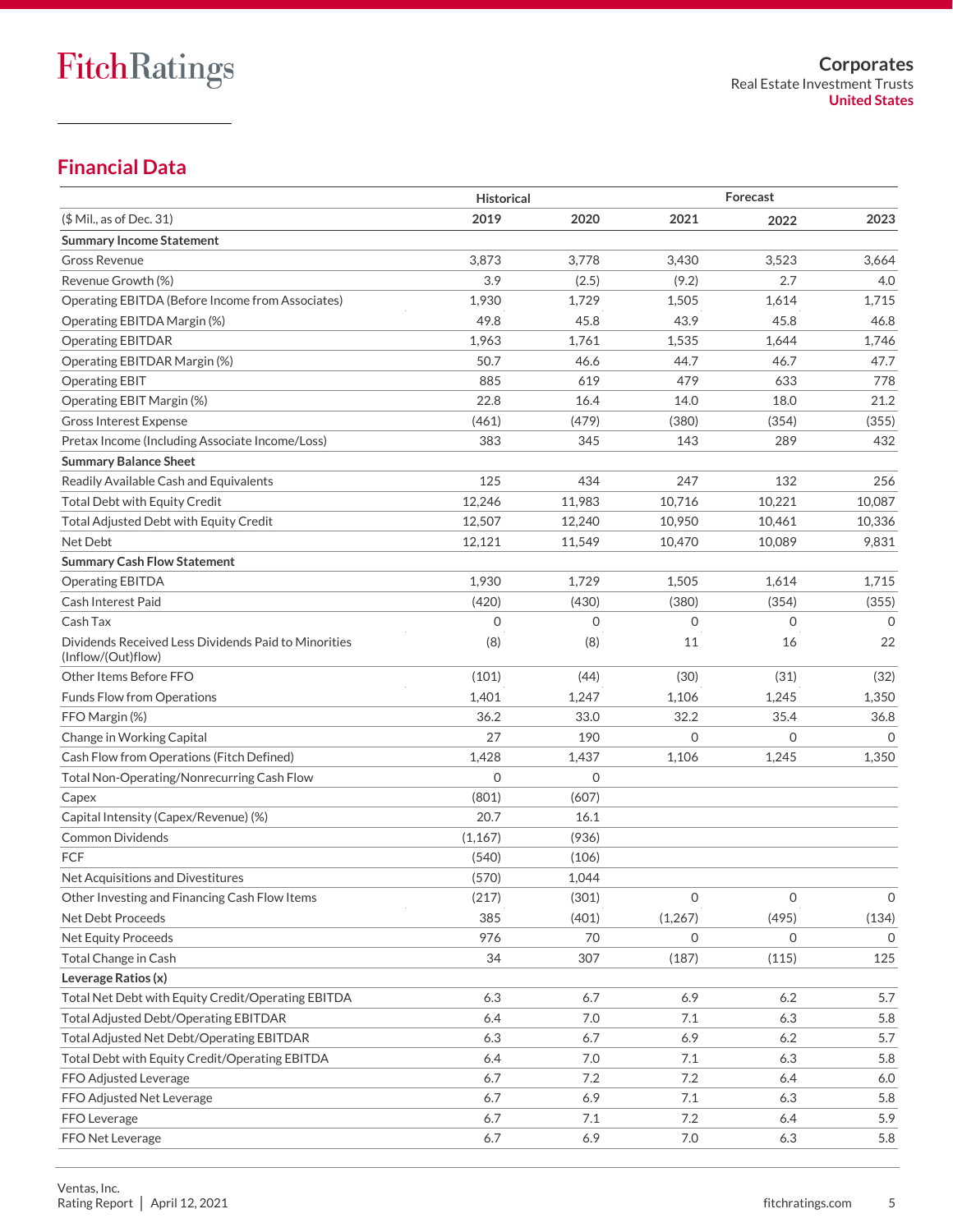|                                                                             | <b>Historical</b> |       | Forecast |       |         |  |
|-----------------------------------------------------------------------------|-------------------|-------|----------|-------|---------|--|
| $$$ Mil., as of Dec. 31)                                                    | 2019              | 2020  | 2021     | 2022  | 2023    |  |
| <b>Calculations for Forecast Publication</b>                                |                   |       |          |       |         |  |
| Capex, Dividends, Acquisitions and Other Items Before FCF                   | (2,538)           | (499) | (27)     | (865) | (1,091) |  |
| <b>FCF After Acquisitions and Divestitures</b>                              | (1, 110)          | 938   | 1,080    | 380   | 259     |  |
| FCF Margin (After Net Acquisitions) (%)                                     | (28.7)            | 24.8  | 31.5     | 10.8  | 7.1     |  |
| Coverage Ratios (x)                                                         |                   |       |          |       |         |  |
| <b>FFO Interest Coverage</b>                                                | 4.3               | 3.9   | 3.9      | 4.5   | 4.8     |  |
| FFO Fixed-Charge Coverage                                                   | 4.1               | 3.7   | 3.7      | 4.2   | 4.5     |  |
| Operating EBITDAR/Interest Paid + Rents                                     | 4.3               | 3.8   | 3.8      | 4.3   | 4.6     |  |
| Operating EBITDA/Interest Paid                                              | 4.6               | 4.0   | 4.0      | 4.6   | 4.9     |  |
| <b>Additional Metrics (%)</b>                                               |                   |       |          |       |         |  |
| CFO-Capex/Total Debt with Equity Credit                                     | 5.1               | 6.9   | 9.0      | 10.8  | 11.9    |  |
| CFO-Capex/Total Net Debt with Equity Credit                                 | 5.2               | 7.2   | 9.3      | 10.9  | 12.2    |  |
| CFO - Cash flow from operations.<br>Source: Fitch Ratings, Fitch Solutions. |                   |       |          |       |         |  |

#### **How to Interpret the Forecast Presented**

The forecast presented is based on Fitch Ratings' internally produced, conservative rating case forecast. It does not represent the forecast of the rated issuer. The forecast set out above is only one component used by Fitch Ratings to assign a rating or determine a rating outlook, and the information in the forecast reflects material but not exhaustive elements of Fitch Ratings' rating<br>assumptions for the issuer's a proprietary internal forecasting tool, which employs Fitch Ratings' own assumptions on operating and financial performance that may not reflect the assumptions that you would make. Fitch Ratings' own definitions of financial terms such as EBITDA, debt or free cash flow may differ from your own such definitions. Fitch Ratings may be granted access, from time to time, to confidential information on certain elements of the issuer's forward planning. Certain elements of such information may be omitted from this forecast, even where they are included in Fitch Ratings' own internal deliberations, where Fitch Ratings, at its sole discretion, considers the data may be potentially sensitive in a commercial, legal or regulatory context. The forecast (as with<br>the entirety of this rep Ratings are generated by rating agency staff.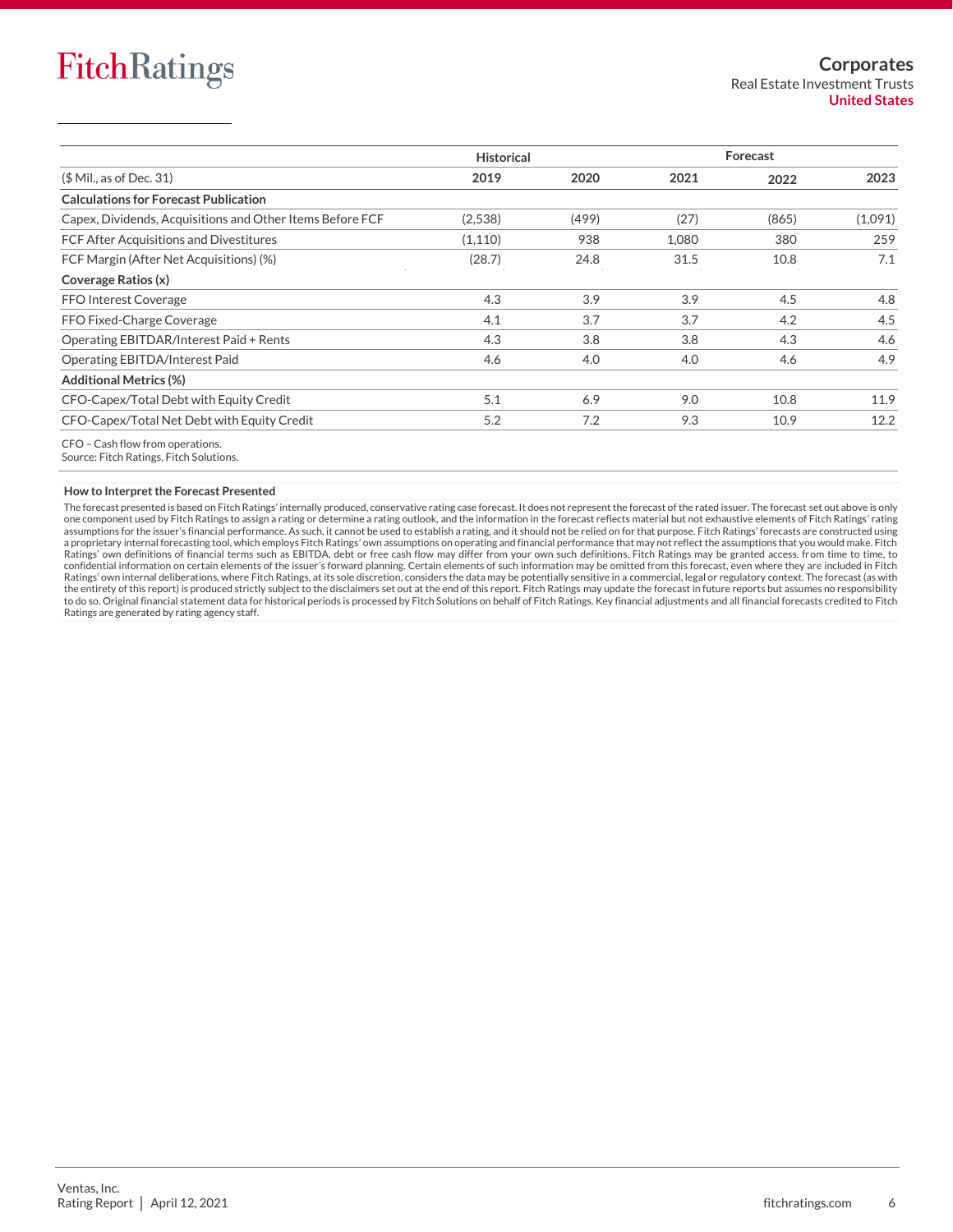**Corporates** Real Estate Investment Trusts **United States**

## **Ratings Navigator**

|                  | FitchRatings        |                              | Ventas, Inc.                           |                    |                               |                          | <b>ESG Relevance:</b> |               |                            | <b>Corporates Ratings Navigator<br/>U.S. Equity REITs and REOCs</b> |            |                              |
|------------------|---------------------|------------------------------|----------------------------------------|--------------------|-------------------------------|--------------------------|-----------------------|---------------|----------------------------|---------------------------------------------------------------------|------------|------------------------------|
|                  |                     |                              |                                        |                    | <b>Business Profile</b>       |                          |                       |               | <b>Financial Profile</b>   |                                                                     |            |                              |
| Factor<br>Levels | Sector Risk Profile | <b>Operating Environment</b> | Management and<br>Corporate Governance | Property Portfolio | Rental Income Risk<br>Profile | <b>Liability Profile</b> | Access to Capital     | Profitability | <b>Financial Structure</b> | <b>Financial Flexibility</b>                                        |            | <b>Issuer Default Rating</b> |
| aaa              |                     |                              |                                        |                    |                               |                          |                       |               |                            |                                                                     | AAA        |                              |
| $aa+$            |                     |                              |                                        |                    |                               |                          |                       |               |                            |                                                                     | $AA+$      |                              |
| aa               |                     |                              |                                        |                    |                               |                          |                       |               |                            |                                                                     | AA         |                              |
| aa-              |                     |                              |                                        |                    |                               |                          |                       |               |                            |                                                                     | AA-        |                              |
| $a+$             |                     |                              |                                        |                    |                               |                          |                       |               |                            |                                                                     | A+         |                              |
| $\mathbf{a}$     |                     |                              |                                        |                    |                               |                          |                       |               |                            |                                                                     |            |                              |
| $a-$             |                     |                              |                                        |                    |                               |                          |                       |               |                            |                                                                     |            |                              |
| bbb+             |                     |                              |                                        |                    |                               |                          |                       |               |                            |                                                                     | BBB+       | <b>Negative</b>              |
| bbb              |                     |                              |                                        |                    |                               |                          |                       |               |                            |                                                                     | <b>BBB</b> |                              |
| -ddd             |                     |                              |                                        |                    |                               |                          |                       |               |                            |                                                                     | BBB-       |                              |
| $bb+$            |                     |                              |                                        |                    |                               |                          |                       |               |                            |                                                                     | BB+        |                              |
| bb               |                     |                              |                                        |                    |                               |                          |                       |               |                            |                                                                     | <b>BB</b>  |                              |
| bb-              |                     |                              |                                        |                    |                               |                          |                       |               |                            |                                                                     | BB-        |                              |
| $b+$             |                     |                              |                                        |                    |                               |                          |                       |               |                            |                                                                     | $B+$       |                              |
| $\mathbf b$      |                     |                              |                                        |                    |                               |                          |                       |               |                            |                                                                     | в          |                              |
| $\mathbf{b}$ -   |                     |                              |                                        |                    |                               |                          |                       |               |                            |                                                                     | B-         |                              |
| $ccc+$           |                     |                              |                                        |                    |                               |                          |                       |               |                            |                                                                     | CCC+       |                              |
| ccc              |                     |                              |                                        |                    |                               |                          |                       |               |                            |                                                                     | CCC        |                              |
| ccc-             |                     |                              |                                        |                    |                               |                          |                       |               |                            |                                                                     | CCC-       |                              |
| cc               |                     |                              |                                        |                    |                               |                          |                       |               |                            |                                                                     | cc         |                              |
| $\mathbf{c}$     |                     |                              |                                        |                    |                               |                          |                       |               |                            |                                                                     | C          |                              |
| d or rd          |                     |                              |                                        |                    |                               |                          |                       |               |                            |                                                                     | D or RD    |                              |

| <b>Bar Chart Legend:</b> |                                        |                                    |                 |  |  |  |  |  |  |  |
|--------------------------|----------------------------------------|------------------------------------|-----------------|--|--|--|--|--|--|--|
|                          | Vertical Bars = Range of Rating Factor | Bar Arrows = Rating Factor Outlook |                 |  |  |  |  |  |  |  |
|                          | Bar Colours = Relative Importance      |                                    | Positive        |  |  |  |  |  |  |  |
| ш                        | Higher Importance                      |                                    | <b>Negative</b> |  |  |  |  |  |  |  |
| a a                      | Average Importance                     |                                    | Evolving        |  |  |  |  |  |  |  |
|                          | Lower Importance                       |                                    | Stable          |  |  |  |  |  |  |  |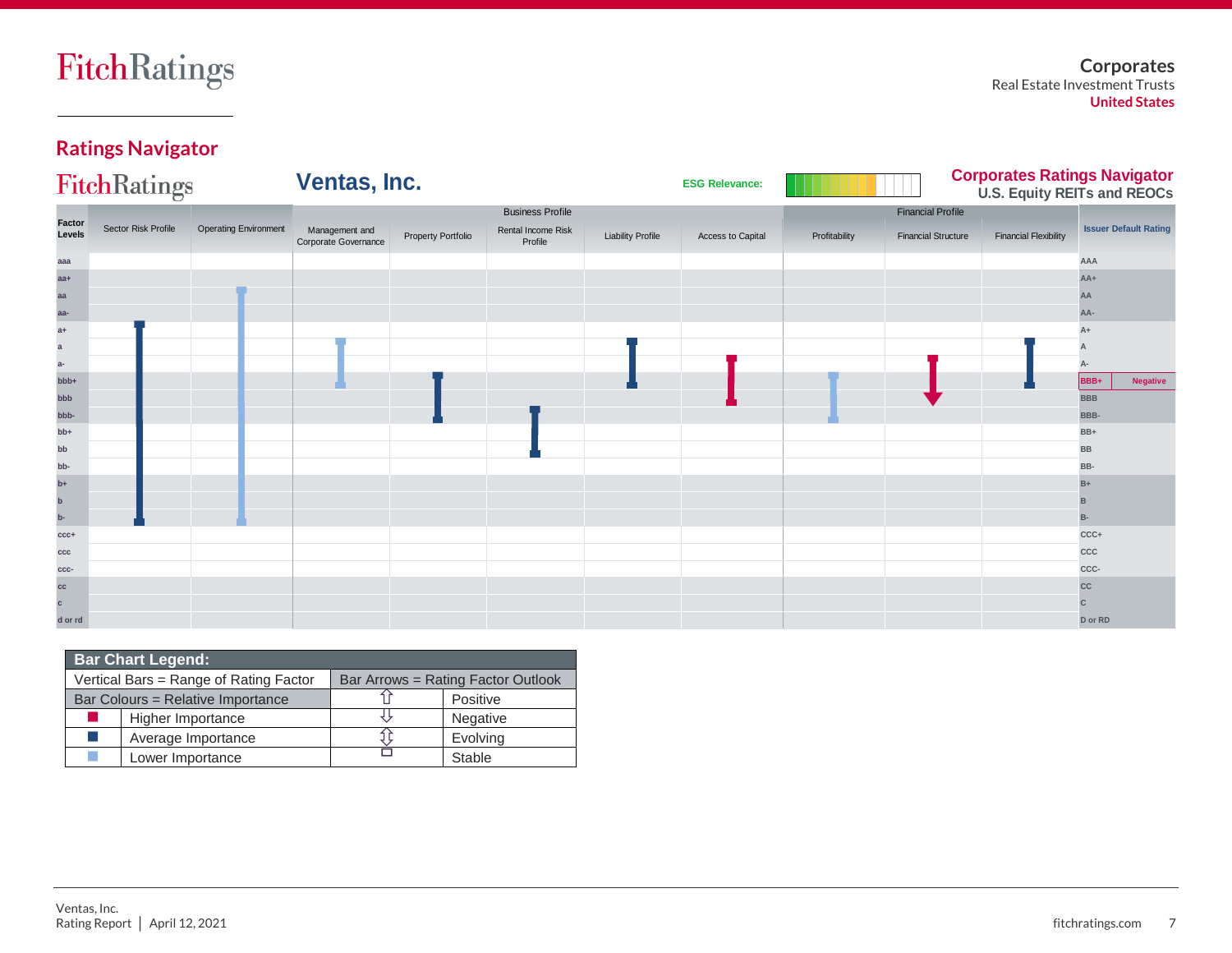### **Corporates** Real Estate Investment Trusts **United States**

## FitchRatings

## **Ventas, Inc.**

## **Corporates Ratings Navigator U.S. Equity REITs and REOCs**

Experienced board exercising effective check and balances. Ownership can be concentrated among several shareholders. Some group complexity leading to somewhat less transparent accounting statements. No significant related-party transactions.

|                | <b>Operating Environment</b> | <b>Management and Corporate Governance</b> |                                                                                                                                              |                |  |                               |                |
|----------------|------------------------------|--------------------------------------------|----------------------------------------------------------------------------------------------------------------------------------------------|----------------|--|-------------------------------|----------------|
| $a +$          | Economic Environment         | aa                                         | Very strong combination of countries where economic value is created and where assets are<br>located.                                        | $a+$           |  | Management Strategy           | bbb            |
| $\overline{a}$ | <b>Financial Access</b>      | $\overline{a}$                             | Very strong combination of issuer specific funding characteristics and of the strength of the<br>relevant local financial market             | $\overline{a}$ |  | Governance Structure          | $\overline{a}$ |
|                | Systemic Governance          | $\overline{a}$                             | Systemic governance (eg rule of law, corruption; government effectiveness) of the issuer's<br>country of incorporation consistent with 'aa'. | $a -$          |  | Group Structure               | bbb            |
| $h-$           |                              |                                            |                                                                                                                                              | bbb+           |  | <b>Financial Transparency</b> | $\overline{a}$ |
| $CCC +$        |                              |                                            |                                                                                                                                              | bbb            |  |                               |                |

#### **Property Portfolio Rental Income Risk Property Property Portfolio**

| $a -$           | Portfolio Liquidity and Ability to<br>Leverage Assets | bbb | Average institutional appetite (buvers/sellers/lenders) in strong markets evidencing liquidity and<br>ability to leverage assets. | bbb   | Occupancy                                                            |     |
|-----------------|-------------------------------------------------------|-----|-----------------------------------------------------------------------------------------------------------------------------------|-------|----------------------------------------------------------------------|-----|
| bb <sub>+</sub> | <b>Investment Granularity</b>                         | a   | Very high portfolio granularity. Top 10 assets comprise less than 15% of net operating income<br>or value.                        | bbb-  | Lease Duration, Same Store NOI<br>Volatility and Renewal Percentages | bbb |
| bbb             | Geographic Strategy                                   | bb  | Portfolio thinly spread across markets or focus on one market or small exposure to other<br>markets.                              | $hh+$ | <b>Tenant Concentration and Tenant</b><br>Credit                     |     |
| bbb-            | <b>Asset Quality</b>                                  |     | n.a.                                                                                                                              | bb    |                                                                      |     |
| $hh+$           | Development Exposure                                  | bbb | Development cost-to-complete between 2.5% and 10% of undepreciated assets. Some<br>speculative development.                       | $hh-$ |                                                                      |     |

#### **Liability Profile Access to Capital**

| $a+$            | Debt Maturity Profile                             | a | Average debt tenor at least seven years. No year represents more than 15% of total debt. | a      | Sources of Capital      | bbb |
|-----------------|---------------------------------------------------|---|------------------------------------------------------------------------------------------|--------|-------------------------|-----|
| a               | Fixed/Floating Interest Rate Liability<br>Profile | a | Fixed or hedged debt is more than 75% of total debt.                                     | $a -$  | Unencumbered Asset Pool | bbb |
| $a -$           |                                                   |   |                                                                                          | $bbb+$ |                         |     |
| bb <sub>+</sub> |                                                   |   |                                                                                          | bbb    |                         |     |
| bbb             |                                                   |   |                                                                                          | bbb-   |                         |     |

| ntal Income Risk Profile |  |                                                                      |     |                                                                                                                                              |  |  |  |  |  |
|--------------------------|--|----------------------------------------------------------------------|-----|----------------------------------------------------------------------------------------------------------------------------------------------|--|--|--|--|--|
| ۱h                       |  | Occupancy                                                            |     | n.a.                                                                                                                                         |  |  |  |  |  |
| b-                       |  | Lease Duration, Same Store NOI<br>Volatility and Renewal Percentages | bbb | Lease duration between five-seven vears with most renewed, sustained SSNOI growth and/or average<br>volatility compared to industry average. |  |  |  |  |  |
| $+$                      |  | <b>Tenant Concentration and Tenant</b><br>Credit                     | b   | Top 10 tenants comprise more than 50% of annual base rent revenue; elevated tenant credit risk.                                              |  |  |  |  |  |
|                          |  |                                                                      |     |                                                                                                                                              |  |  |  |  |  |
|                          |  |                                                                      |     |                                                                                                                                              |  |  |  |  |  |

High quality and timely financial reporting.

bbb Strategy may include opportunistic elements but soundly implemented.

**Management and Corporate Governance** 

|      | Access to Gabital              |            |                                                                                                                                               |
|------|--------------------------------|------------|-----------------------------------------------------------------------------------------------------------------------------------------------|
| a    | Sources of Capital             |            | Some access to some of the following markets: common and preferred equity, unsecured bonds/bank<br>debt, secured debt, and/or joint ventures. |
| $a-$ | <b>Unencumbered Asset Pool</b> | <b>bbb</b> | Moderately leveragable unencumbered pool and/or limited adverse selection.                                                                    |
| bbb+ |                                |            |                                                                                                                                               |
| bbb  |                                |            |                                                                                                                                               |
| bbb- |                                |            |                                                                                                                                               |

|       | Profitability |                   |     |     |  |       |  | <b>Financial Structure</b>                |     |  |  |  |  |  |
|-------|---------------|-------------------|-----|-----|--|-------|--|-------------------------------------------|-----|--|--|--|--|--|
| $a -$ |               | AFFO Payout Ratio | bbb | 80% |  | a     |  | Net Debt/Recurring Operating EBITDA       | a   |  |  |  |  |  |
| bbb+  |               |                   |     |     |  | $a -$ |  | Unencumbered Assets/Net Unsecured<br>Debt | bbb |  |  |  |  |  |
| bbb   |               |                   |     |     |  | bbb+  |  |                                           |     |  |  |  |  |  |
| bbb-  |               |                   |     |     |  | bbb   |  |                                           |     |  |  |  |  |  |
| $bb+$ |               |                   |     |     |  | bbb-  |  |                                           |     |  |  |  |  |  |

| $a+$         | <b>Financial Discipline</b>     | bbb          | Less conservative policy but generally applied consistently. |  | Ventas, Inc. has 1 ESG rating driver and 9 ESG potential rating drivers         | key drive |
|--------------|---------------------------------|--------------|--------------------------------------------------------------|--|---------------------------------------------------------------------------------|-----------|
| $\mathbf{a}$ | <b>Liquidity Coverage</b>       | $\mathbf{a}$ | 1.25x                                                        |  | Shift in market preferences                                                     |           |
| $a -$        | U.S. REIT FFO Interest Coverage | a            | 3.5x                                                         |  | Sustainable building practices including Green building certificate credentials | driver    |
| bbb+         |                                 |              |                                                              |  | Portfolio's exposure to climate change-related risk including flooding          | potentia  |
| bbb          |                                 |              |                                                              |  | n.a.                                                                            | driver    |

**How to Read This Page:** The left column shows the three-notch band assessment for the overall Factor, illustrated by a bar. The right column breaks down the Factor into Sub-Factors, with a description appropriate for each Sub-Factor and its corresponding category.

| a      | Net Debt/Recurring Operating EBITDA       | a   | 5.5x                                    |
|--------|-------------------------------------------|-----|-----------------------------------------|
| $a -$  | Unencumbered Assets/Net Unsecured<br>Debt | bbb | 2.0x at a stressed capitalization rate. |
| $bbb+$ |                                           |     |                                         |
| bbb    |                                           |     |                                         |
| bbb-   |                                           |     |                                         |

#### **Financial Flexibility Credit-Relevant ESG Derivation**

| Credit-Relevant ESG Derivation<br><b>Overall ESG</b>                    |                                                                                 |                  |          |        |                |  |  |  |  |
|-------------------------------------------------------------------------|---------------------------------------------------------------------------------|------------------|----------|--------|----------------|--|--|--|--|
| Ventas, Inc. has 1 ESG rating driver and 9 ESG potential rating drivers | key driver                                                                      | $\Omega$         | issues   | 5      |                |  |  |  |  |
|                                                                         | Shift in market preferences                                                     |                  |          |        |                |  |  |  |  |
|                                                                         | Sustainable building practices including Green building certificate credentials | driver           | 1        | issues | $\overline{4}$ |  |  |  |  |
|                                                                         | Portfolio's exposure to climate change-related risk including flooding          |                  | 9        | issues | $\mathbf{B}$   |  |  |  |  |
|                                                                         | n.a.                                                                            | driver           |          |        |                |  |  |  |  |
|                                                                         | Data security                                                                   | not a            | $\Omega$ | issues | $\overline{z}$ |  |  |  |  |
|                                                                         | Impact of labor negotiations and employee (dis)satisfaction                     | rating<br>driver | 4        | issues |                |  |  |  |  |
| Showing top 6 issues                                                    |                                                                                 |                  |          |        |                |  |  |  |  |

For further details on Credit-Relevant ESG scoring, see page 3.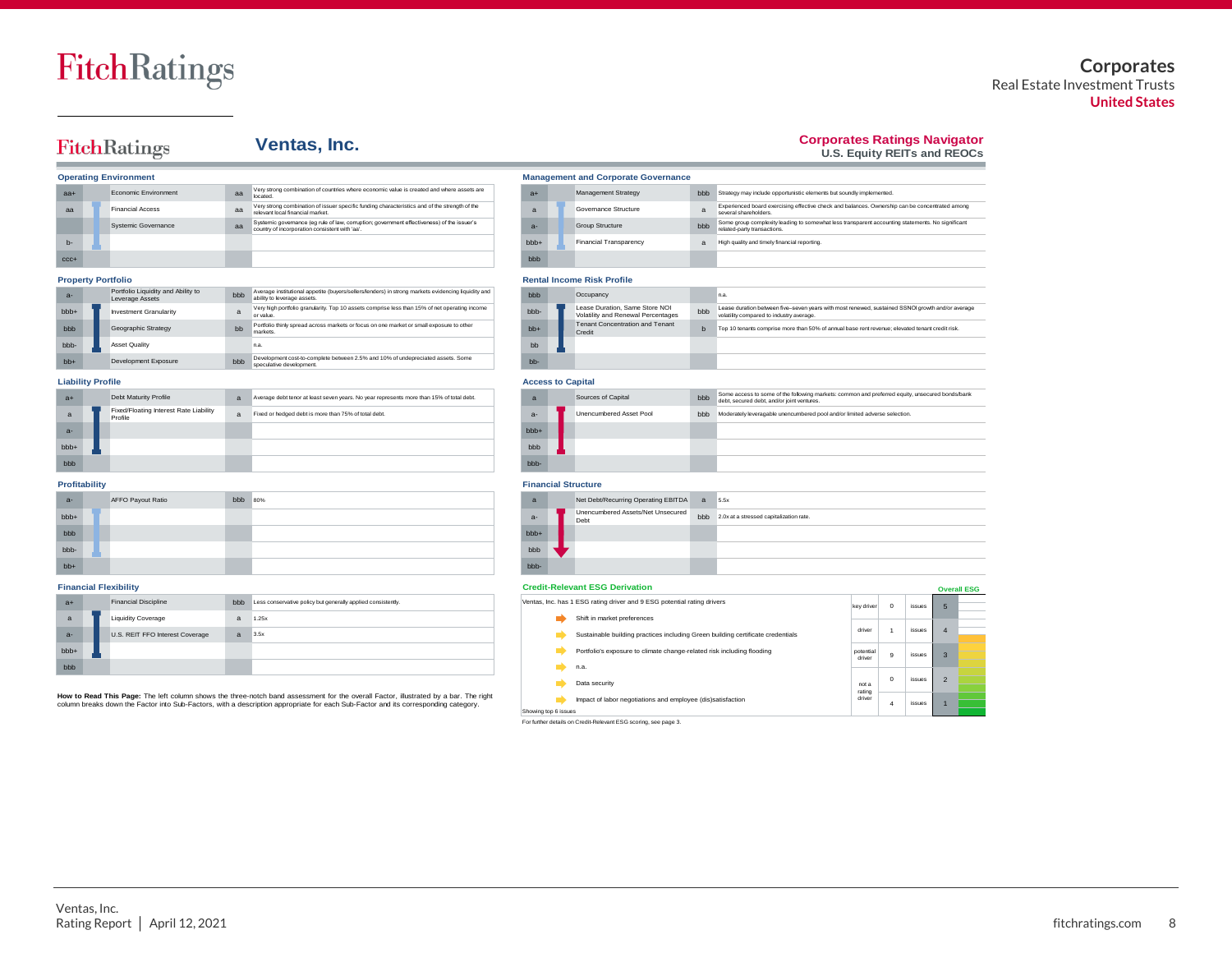#### **Corporates** Real Estate Investment Trusts **United States**

#### FitchRatings **Ventas, Inc. Credit-Relevant ESG Derivation** Ventas, Inc. has 1 ESG rating driver and 9 ESG potential rating drivers Ventas, Inc. has exposure to shifting consumer preferences which, in combination with other factors, impacts the rating. Ventas, Inc. has exposure to unsustainable building practices risk but this has very low impact on the rating.  $\rightarrow$ Ventas, Inc. has exposure to extreme weather events but this has very low impact on the rating. Ventas, Inc. Ventas, Inc. has exposure to stakeholder accountability risk but this has very low impact on the rating. Ventas, Inc. has exposure to labor relations & practices risk but this has very low impact on the rating. Showing top 6 issues

#### **Environmental (E)**

 $\rightarrow$ 

| <b>General Issues</b>                                         | E Score        | <b>Sector-Specific Issues</b>                                                      | Reference                                                                                |  | E Scale |
|---------------------------------------------------------------|----------------|------------------------------------------------------------------------------------|------------------------------------------------------------------------------------------|--|---------|
| GHG Emissions & Air Quality                                   |                | n.a.                                                                               | n.a.                                                                                     |  |         |
| <b>Energy Management</b>                                      |                | n.a.                                                                               | n.a.                                                                                     |  |         |
| Water & Wastewater Management                                 |                | n.a.                                                                               | n.a.                                                                                     |  |         |
| Waste & Hazardous Materials Management;<br>Ecological Impacts | $\overline{3}$ | Sustainable building practices including Green building certificate<br>credentials | Rental Income Risk Profile: Profitability: Financial<br>Structure: Financial Flexibility |  |         |
| Exposure to Environmental Impacts                             | 3              | Portfolio's exposure to climate change-related risk including flooding             | Property Portfolio; Profitability; Financial Structure;<br><b>Financial Flexibility</b>  |  |         |

#### **Social (S)**

| <b>General Issues</b>                                         | S Score          | <b>Sector-Specific Issues</b>                               | Reference                                                                                                    |
|---------------------------------------------------------------|------------------|-------------------------------------------------------------|--------------------------------------------------------------------------------------------------------------|
| Human Rights, Community Relations, Access<br>& Affordability  | $\overline{a}$   | n.a.                                                        | In.a.                                                                                                        |
| Customer Welfare - Fair Messaging, Privacy &<br>Data Security | $\mathbf{a}$     | Data security                                               | Property Portfolio: Rental Income Risk Profile:<br>Profitability: Financial Structure: Financial Flexibility |
| Labor Relations & Practices                                   | $\overline{a}$   | Impact of labor negotiations and employee (dis)satisfaction | Rental Income Risk Profile: Profitability: Financial<br>Flexibility                                          |
| Employee Wellbeing                                            |                  | n a                                                         | n.a.                                                                                                         |
| <b>Exposure to Social Impacts</b>                             | $\boldsymbol{A}$ | Shift in market preferences                                 | Property Portfolio; Rental Income Risk Profile;<br>Profitability: Financial Structure: Financial Flexibility |

#### **Governance (G)**

| <b>General Issues</b>  | <b>G</b> Score | <b>Sector-Specific Issues</b>                                 | Reference                           | <b>G</b> Scale |  |            | How relevant are E. S and G issues to the overa                                                                                              |
|------------------------|----------------|---------------------------------------------------------------|-------------------------------------|----------------|--|------------|----------------------------------------------------------------------------------------------------------------------------------------------|
| Management Strategy    |                | Strategy development and implementation                       | Management and Corporate Governance |                |  | -5         | Highly relevant, a key rating driver that has a significal<br>individual basis. Equivalent to "higher" relative imports                      |
| Governance Structure   |                | Board independence and effectiveness: ownership concentration | Management and Corporate Governance |                |  | $\Delta$   | Relevant to rating, not a key rating driver but has an in<br>combination with other factors. Equivalent to "moderal<br>Navigator.            |
| Group Structure        |                | Complexity, transparency and related-party transactions       | Management and Corporate Governance |                |  |            | Minimally relevant to rating, either very low impact or a<br>results in no impact on the entity rating. Equivalent to "<br>within Navigator. |
| Financial Transparency |                | Quality and timing of financial disclosure                    | Management and Corporate Governance |                |  | $\sqrt{2}$ | Irrelevant to the entity rating but relevant to the sector.                                                                                  |
|                        |                |                                                               |                                     |                |  |            | Irrelevant to the entity rating and irrelevant to the sector                                                                                 |

|                       |                                                                                                                                |             |        |                | <b>Overall ESG Scale</b> |
|-----------------------|--------------------------------------------------------------------------------------------------------------------------------|-------------|--------|----------------|--------------------------|
|                       | key driver                                                                                                                     | $\mathbf 0$ | issues | 5              |                          |
|                       | driver                                                                                                                         | 1           | issues | $\overline{4}$ |                          |
|                       | potential driver                                                                                                               | 9           | issues | 3              |                          |
|                       | not a rating driver                                                                                                            | $\circ$     | issues | $\overline{2}$ |                          |
|                       |                                                                                                                                | 4           | issues | $\overline{1}$ |                          |
| How to Read This Page | ESG scores range from 1 to 5 based on a 15-level color gradation. Red (5) is most<br>relevant and green (1) is least relevant. |             |        |                |                          |

**Corporates Ratings Navigator U.S. Equity REITs and REOCs**

#### **How to Read This Page**

5 4

> 2 1

3

**S Scale**

**The Environmental (E), Social (S) and Governance (G) tables** break out the individual components of the scale. The right-hand box shows the aggregate E, S, or G score. General Issues are relevant across all markets with Sector-Specific Issues 1<br>
Issues 1<br>
ISSUES CONTES TO A particular industry and the absolute of the particular order of the particular order of the scores are relevant and group. The Environmental (E), Social (S) and Governance (G) tables specific issue. These scores signify the credit-relevance of the sector-specific How to Read This Page<br>
ESC scores range from 1 to 5 based on a 15-level color gradation. Red (5) is most<br>
relevant and green (1) is least relevant.<br>
The Environmental (E), Social (S) and Governance (G) tables break out the factor(s) within which the corresponding ESG issues are captured in Fitch's credit analysis. relevant and green (1) is least relevant.<br>
The Environmental (E), Social (S) and Governance (S) tables break one is entity<br>
and G is core. General issues are relevant across all markets with Sector-Specific<br>
Issues unreque

**The Credit-Relevant ESG Derivation table** shows the overall ESG score. This issuing entity's sub-component ESG scores. The box on the far left identifies the<br>some of the main ESG issues that are drivers or potential drivers of the issuing<br>entity's credit rating (corresponding with scores of 3, 4 o explanation for the score.

**Classification** of ESG issues has been developed from Fitch's sector ratings criteria. The General Issues and Sector-Specific Issues draw on the classification standards published by the United Nations Principles for Responsible Investing (PRI) and the Sustainability Accounting Standards Board (SASB).

|                | <b>CREDIT-RELEVANT ESG SCALE</b><br>How relevant are E, S and G issues to the overall credit rating?                                                                                                |
|----------------|-----------------------------------------------------------------------------------------------------------------------------------------------------------------------------------------------------|
| 5              | Highly relevant, a key rating driver that has a significant impact on the rating on an<br>individual basis. Equivalent to "higher" relative importance within Navigator.                            |
| $\overline{4}$ | Relevant to rating, not a key rating driver but has an impact on the rating in<br>combination with other factors. Equivalent to "moderate" relative importance within<br>Navigator.                 |
| 3              | Minimally relevant to rating, either very low impact or actively managed in a way that<br>results in no impact on the entity rating. Equivalent to "lower" relative importance<br>within Navigator. |
| $\mathfrak{p}$ | Irrelevant to the entity rating but relevant to the sector.                                                                                                                                         |
|                | Irrelevant to the entity rating and irrelevant to the sector.                                                                                                                                       |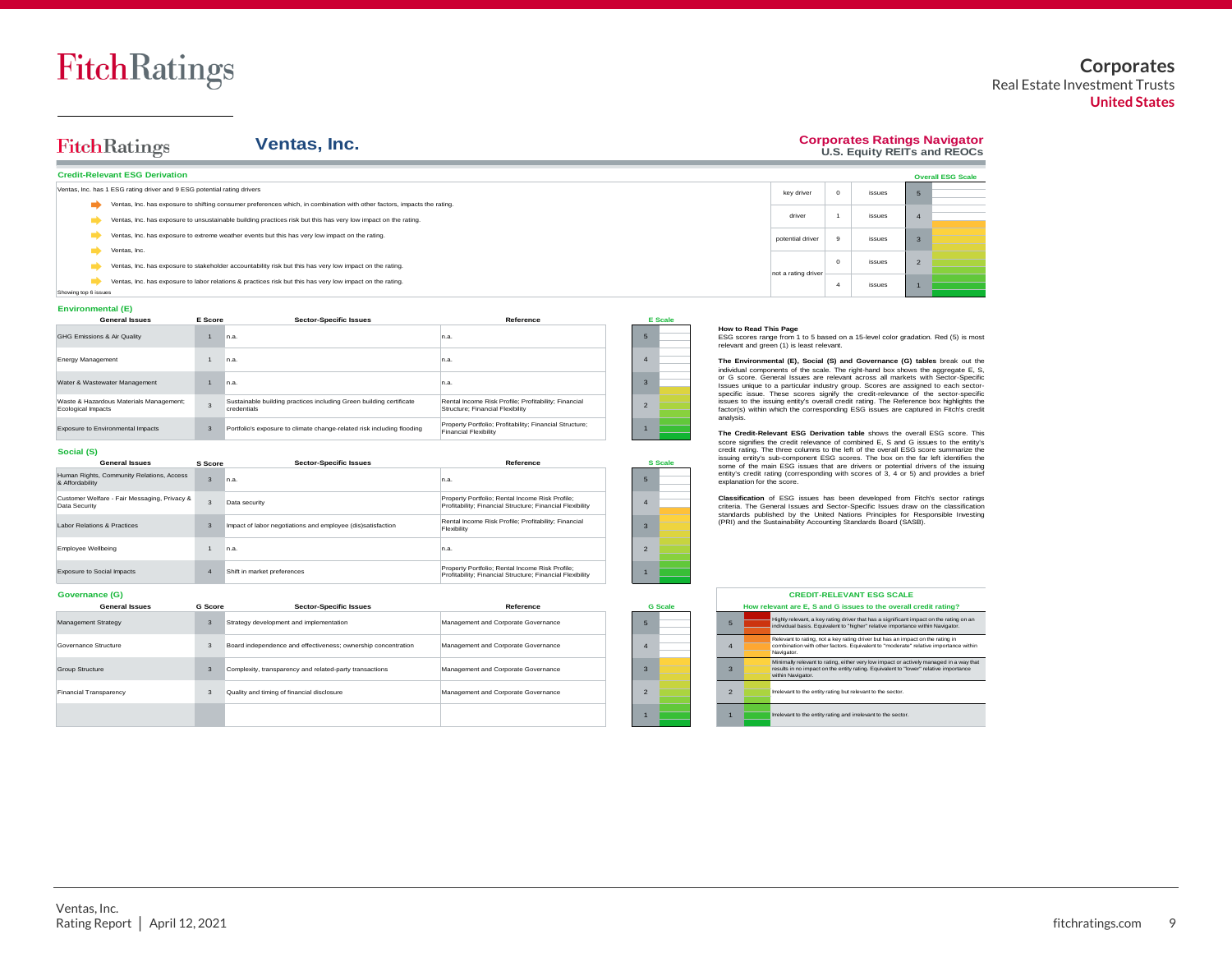## **Peer Financial Summary**

|                                           | <b>Issuer</b><br><b>Default</b> | Financial             | Gross<br>Revenue | <b>Operating EBITDA</b><br>(After Associates<br>and Minorities)                                                                                                                                                                                                        | <b>REIT</b>  | <b>REIT</b><br><b>Fixed-Charge</b> |
|-------------------------------------------|---------------------------------|-----------------------|------------------|------------------------------------------------------------------------------------------------------------------------------------------------------------------------------------------------------------------------------------------------------------------------|--------------|------------------------------------|
| Company                                   | Rating                          | <b>Statement Date</b> | $($$ Mil.)       | $($$ Mil.)                                                                                                                                                                                                                                                             | Leverage (x) | Coverage (x)                       |
| Ventas, Inc.                              | BBB+                            |                       |                  |                                                                                                                                                                                                                                                                        |              |                                    |
|                                           | BBB+                            | 2020                  | 3,778            | 1,721                                                                                                                                                                                                                                                                  | 6.7          | 3.6                                |
|                                           | BBB+                            | 2019                  | 3,873            | 1,922                                                                                                                                                                                                                                                                  | 6.3          | 4.1                                |
|                                           | BBB+                            | 2018                  | 3,728            | 1,906                                                                                                                                                                                                                                                                  | 5.6          | 4.3                                |
| Healthcare Realty Trust Incorporated BBB+ |                                 |                       |                  |                                                                                                                                                                                                                                                                        |              |                                    |
|                                           | BBB+                            | 2020                  | 500              | 282                                                                                                                                                                                                                                                                    | 5.7          | 4.3                                |
|                                           | BBB+                            | 2019                  | 470              | 267                                                                                                                                                                                                                                                                    | 5.3          | 3.9                                |
|                                           | <b>BBB</b>                      | 2018                  | 451              | 257                                                                                                                                                                                                                                                                    | 5.2          | 4.3                                |
| Healthpeak Properties, Inc.               | BBB+                            |                       |                  | 2,344<br>1,021<br>6.4<br>1,997<br>1,048<br>6.0<br>1,847<br>1,094<br>5.0<br>333<br>314<br>4.7<br>318<br>298<br>4.8<br>295<br>282<br>4.6<br>1,037<br>990<br>5.1<br>930<br>882<br>5.9<br>882<br>846<br>5.4<br>438<br>293<br>4.9<br>422<br>274<br>6.0<br>277<br>5.5<br>420 |              |                                    |
|                                           | BBB+                            | 2020                  |                  |                                                                                                                                                                                                                                                                        |              | 3.8                                |
|                                           | BBB+                            | 2019                  |                  |                                                                                                                                                                                                                                                                        |              | 3.9                                |
|                                           | <b>BBB</b>                      | 2018                  |                  |                                                                                                                                                                                                                                                                        |              | 3.3                                |
| National Health Investors, Inc.           | BBB-                            |                       |                  |                                                                                                                                                                                                                                                                        |              |                                    |
|                                           | BBB-                            | 2020                  |                  |                                                                                                                                                                                                                                                                        |              | 6.7                                |
|                                           | BBB-                            | 2019                  |                  |                                                                                                                                                                                                                                                                        |              | 4.8                                |
|                                           | $\overline{\phantom{0}}$        | 2018                  |                  |                                                                                                                                                                                                                                                                        |              | 5.6                                |
| Omega Healthcare Investors, Inc.          | BBB-                            |                       |                  |                                                                                                                                                                                                                                                                        |              |                                    |
|                                           | BBB-                            | 2020                  |                  |                                                                                                                                                                                                                                                                        |              | 4.1                                |
|                                           | BBB-                            | 2019                  |                  |                                                                                                                                                                                                                                                                        |              | 3.6                                |
|                                           | BBB-                            | 2018                  |                  |                                                                                                                                                                                                                                                                        |              | 3.4                                |
| Physicians Realty Trust                   | <b>BBB</b>                      |                       |                  |                                                                                                                                                                                                                                                                        |              |                                    |
|                                           | <b>BBB</b>                      | 2020                  |                  |                                                                                                                                                                                                                                                                        |              | 4.7                                |
|                                           | $\overline{\phantom{0}}$        | 2019                  |                  |                                                                                                                                                                                                                                                                        |              | 3.8                                |
|                                           |                                 | 2018                  |                  |                                                                                                                                                                                                                                                                        |              | 4.0                                |
| Sabra Health Care REIT, Inc.              | BBB-                            |                       |                  |                                                                                                                                                                                                                                                                        |              |                                    |
|                                           | BBB-                            | 2020                  | 617              | 472                                                                                                                                                                                                                                                                    | 4.9          | 5.0                                |
|                                           | BBB-                            | 2019                  | 602              | 486                                                                                                                                                                                                                                                                    | 4.9          | 3.7                                |
|                                           | BBB-                            | 2018                  | 635              | 535                                                                                                                                                                                                                                                                    | 5.9          | 3.5                                |
| CareTrust REIT, Inc.                      | BB+                             |                       |                  |                                                                                                                                                                                                                                                                        |              |                                    |
|                                           | $\overline{\phantom{0}}$        | 2020                  | 176              | 159                                                                                                                                                                                                                                                                    | 3.3          | 7.3                                |
| Source: Fitch Ratings, Fitch Solutions.   |                                 |                       |                  |                                                                                                                                                                                                                                                                        |              |                                    |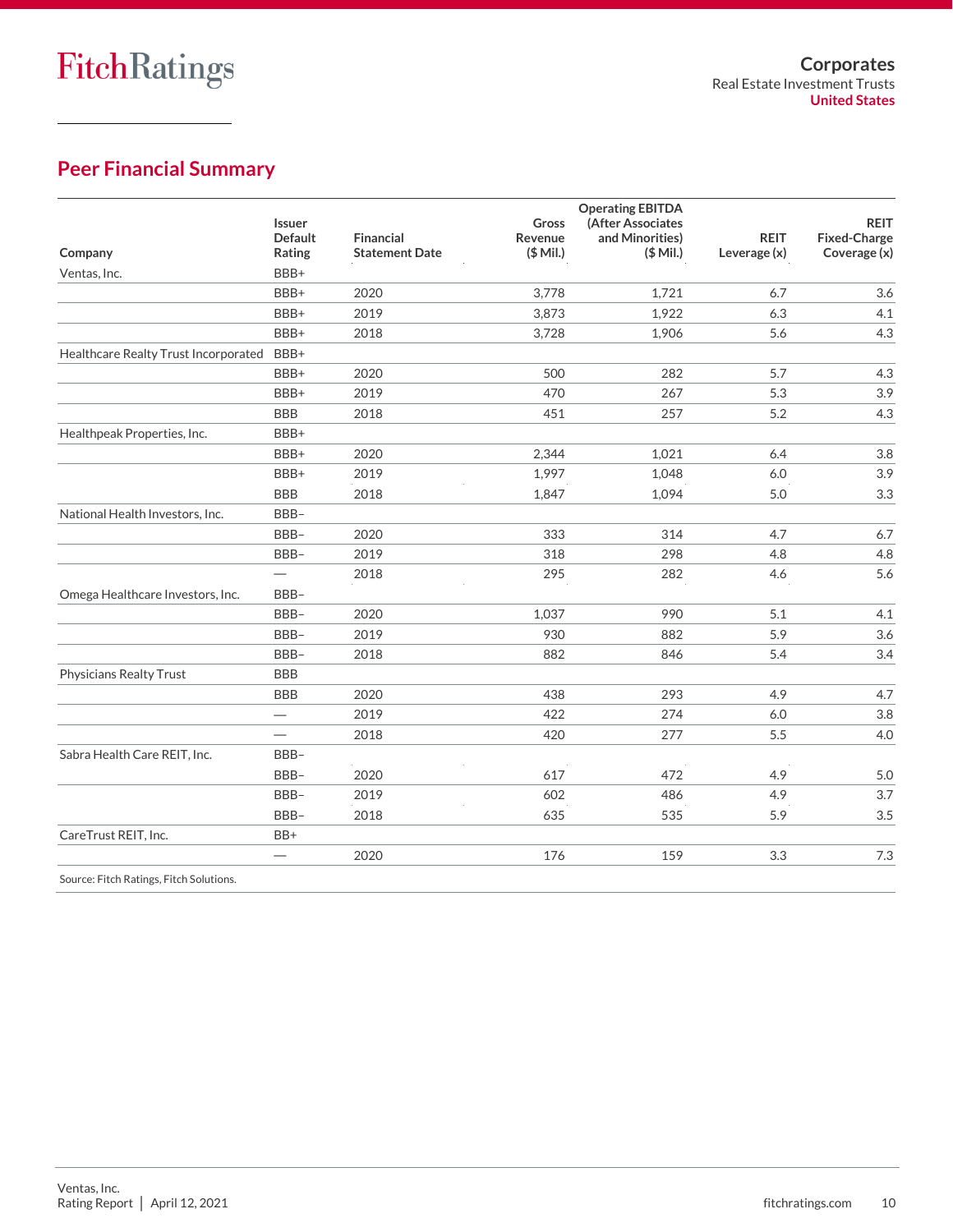## **Fitch Adjusted Financials**

|                                                                                                                             |                                    |              |                                               | <b>Fair Value and</b> | CORP- |                |                |
|-----------------------------------------------------------------------------------------------------------------------------|------------------------------------|--------------|-----------------------------------------------|-----------------------|-------|----------------|----------------|
|                                                                                                                             | Notes and                          | Reported     | Sum of                                        | <b>Other Debt</b>     | Lease |                | Other Adjusted |
| (\$ Mil., as of Dec. 31, 2020)                                                                                              | <b>Formulas</b>                    | Values       | Adjustments Adjustments Treatment Adjustments |                       |       |                | <b>Values</b>  |
| <b>Income Statement Summary</b>                                                                                             |                                    |              |                                               |                       |       |                |                |
| Revenue                                                                                                                     |                                    | 3,795        | (18)                                          |                       |       | (18)           | 3,778          |
| <b>Operating EBITDAR</b>                                                                                                    |                                    | 1,725        | 36                                            |                       | 32    | 4              | 1,761          |
| Operating EBITDAR After Associates and Minorities                                                                           | (a)                                | 1,717        | 36                                            |                       | 32    | 4              | 1,753          |
| <b>Operating Lease Expense</b>                                                                                              | (b)                                | $\mathbf{0}$ | 32                                            |                       | 32    |                | 32             |
| <b>Operating EBITDA</b>                                                                                                     | (c)                                | 1,725        | 4                                             |                       |       | 4              | 1,729          |
| Operating EBITDA After Associates and Minorities                                                                            | $(d) = (a-b)$                      | 1,717        | 4                                             |                       |       | 4              | 1,721          |
| <b>Operating EBIT</b>                                                                                                       | (e)                                | 616          | 4                                             |                       |       | 4              | 619            |
| <b>Debt and Cash Summary</b>                                                                                                |                                    |              |                                               |                       |       |                |                |
| <b>Total Debt with Equity Credit</b>                                                                                        | (f)                                | 11,983       |                                               | (88)                  |       | 88             | 11,983         |
| Lease-Equivalent Debt                                                                                                       | (g)                                | $\mathbf 0$  | 257                                           |                       | 257   |                | 257            |
| Other Off-Balance-Sheet Debt                                                                                                | (h)                                | $\Omega$     |                                               |                       |       |                | $\Omega$       |
| Total Adjusted Debt with Equity Credit                                                                                      | $(i) = (f+g+h)$                    | 11,983       | 257                                           | (88)                  | 257   | 88             | 12,240         |
| Readily Available Cash and Equivalents                                                                                      | (j)                                | 651          | (217)                                         |                       |       | (0)            | 434            |
| Not Readily Available Cash and Equivalents                                                                                  |                                    | 38           | 217                                           |                       |       | $\Omega$       | 255            |
| <b>Cash Flow Summary</b>                                                                                                    |                                    |              |                                               |                       |       |                |                |
| Operating EBITDA After Associates and Minorities                                                                            | $(d) = (a-b)$                      | 1,717        | $\overline{4}$                                |                       |       | $\overline{4}$ | 1,721          |
| Preferred Dividends (Paid)                                                                                                  | (k)                                | $\mathbf 0$  |                                               |                       |       |                | 0              |
| <b>Interest Received</b>                                                                                                    | (1)                                | $\mathbf{0}$ |                                               |                       |       |                | $\mathbf{0}$   |
| Interest (Paid)                                                                                                             | (m)                                | (430)        |                                               |                       |       |                | (430)          |
| Cash Tax (Paid)                                                                                                             |                                    | $\Omega$     |                                               |                       |       |                | $\Omega$       |
| Other Items Before FFO                                                                                                      |                                    | (41)         | (4)                                           |                       |       | (4)            | (44)           |
| Funds from Operations (FFO)                                                                                                 | (n)                                | 1,247        | $\mathbf 0$                                   |                       |       | 0              | 1,247          |
| Change in Working Capital (Fitch-Defined)                                                                                   |                                    | 190          | (0)                                           |                       |       | (0)            | 190            |
| Cash Flow from Operations (CFO)                                                                                             | (o)                                | 1,437        |                                               |                       |       |                | 1,437          |
| Non-Operating/Nonrecurring Cash Flow                                                                                        |                                    | $\Omega$     |                                               |                       |       |                | $\Omega$       |
| Capital (Expenditures)                                                                                                      | (p)                                | (607)        |                                               |                       |       |                | (607)          |
| Common Dividends (Paid)                                                                                                     |                                    | (936)        |                                               |                       |       |                | (936)          |
| Free Cash Flow (FCF)                                                                                                        |                                    | (106)        |                                               |                       |       |                | (106)          |
| Gross Leverage (x)                                                                                                          |                                    |              |                                               |                       |       |                |                |
| Total Adjusted Debt/Operating EBITDAR <sup>a</sup>                                                                          | (i/a)                              | 7.0          |                                               |                       |       |                | 7.0            |
| FFO Adjusted Leverage                                                                                                       | $(i/(n-m-l-k+b))$                  | 7.1          |                                               |                       |       |                | 7.2            |
| FFO Leverage                                                                                                                | $(i-g)/(n-m-l-k)$                  | 7.1          |                                               |                       |       |                | 7.1            |
| Total Debt with Equity Credit/Operating EBITDA <sup>a</sup>                                                                 | $(i-g)/d$                          | 7.0          |                                               |                       |       |                | 7.0            |
| (CFO-Capex)/Total Debt with Equity Credit (%)                                                                               | $(o+p)/(i-g)$                      | 6.9          |                                               |                       |       |                | 6.9            |
| Net Leverage (x)                                                                                                            |                                    |              |                                               |                       |       |                |                |
| Total Adjusted Net Debt/Operating EBITDAR <sup>a</sup>                                                                      | $(i-i)/a$                          | 6.6          |                                               |                       |       |                | 6.7            |
| FFO Adjusted Net Leverage                                                                                                   | $(i-j)/(n-m-l-k+b)$                | 6.8          |                                               |                       |       |                | 6.9            |
|                                                                                                                             |                                    |              |                                               |                       |       |                |                |
| FFO Net Leverage<br>Total Net Debt with Equity Credit/Operating EBITDA <sup>a</sup>                                         | $(i-g-j)/(n-m-l-k)$<br>$(i-g-j)/d$ | 6.8<br>6.6   |                                               |                       |       |                | 6.9<br>6.7     |
| (CFO-Capex)/Total Net Debt with Equity Credit (%)                                                                           | $(o+p)/(i-g-j)$                    | 7.3          |                                               |                       |       |                | 7.2            |
| Coverage (x)                                                                                                                |                                    |              |                                               |                       |       |                |                |
|                                                                                                                             |                                    |              |                                               |                       |       |                |                |
| Operating EBITDA/(Interest Paid + Lease Expense) <sup>a</sup>                                                               | $a/(-m+b)$                         | 4.0          |                                               |                       |       |                | 3.8            |
| Operating EBITDA/Interest Paid <sup>a</sup>                                                                                 | $d/(-m)$                           | 4.0          |                                               |                       |       |                | 4.0            |
| FFO Fixed-Charge Coverage                                                                                                   | $(n-l-m-k+b)$ /<br>$(-m-k+b)$      | 3.9          |                                               |                       |       |                | 3.7            |
| FFO Interest Coverage                                                                                                       | $(n-l-m-k)/(-m-k)$                 | 3.9          |                                               |                       |       |                | 3.9            |
|                                                                                                                             |                                    |              |                                               |                       |       |                |                |
| <sup>a</sup> EBITDA/R after dividends to associates and minorities.<br>Source: Eitch Patings, Eitch Solutions, Ventas, Inc. |                                    |              |                                               |                       |       |                |                |

burce: Fitch Ratings, Fitch Solutions, Ventas, Inc.